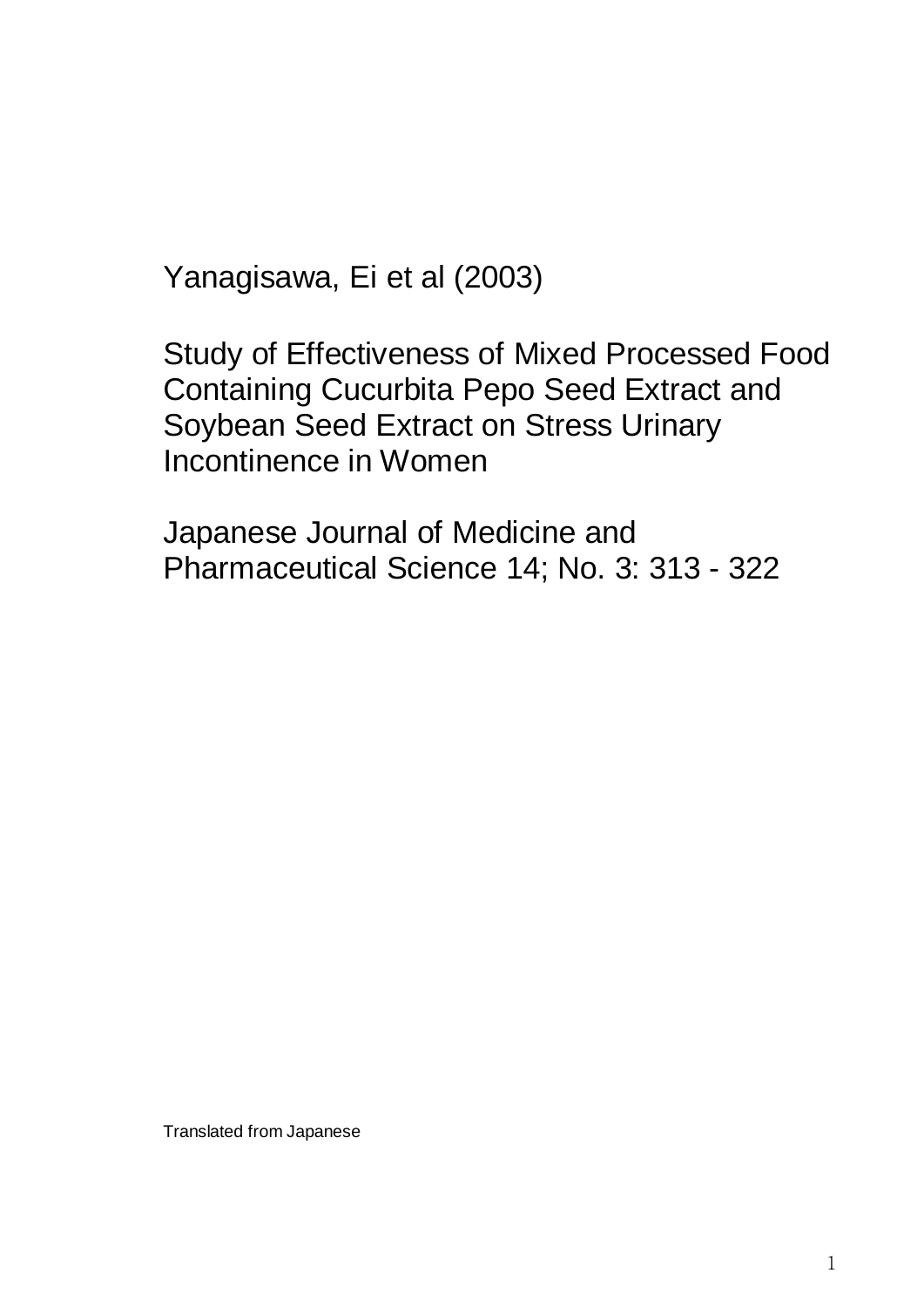**Ei Yanakisawa1) , Izumi Satoh<sup>2</sup>**)

#### **Abstract**

An effectiveness test was conducted for fifty female patients (aged between 35 and 84) with overactive bladder and stress urinary incontinence for six weeks to investigate the improvements in conditions and safety of PEP, a mixed processed food containing Cucurbita pepo seed extract and soybean seed extract, (hereinafter referred to as "PEP"). The results revealed by the test are as follows:

1) In forty-eight cases, the number of stress urinary incontinence was significantly reduced compared to the state before the administration.

2) In twenty-eight cases (56.0%) of fifty cases, there were 30 adverse events (56.0%), where the doubtful relevance with the intake of PEP were shown in four cases (8.0%) with 6 adverse events. Considering that the adverse events were mild and also quickly disappeared, PEP was regarded as highly safe.

From the above, it is suggested that PEP is highly effective and safe to improve the conditions of the stress urinary incontinence.

1) Division of Obstetrics & Gynecology, Hakwaikai ichinoseki Hospital 2) Department of Obstetrics & Gynecology, Satoh Ladies' Clinic

Clinical study of mixed processed foods containing of pumpkin seed extract and soybean germ extract on stress urinary incontinence (SUI) in women

Ei Yanagisawa *Division of Obstetrics & Gynecology, Hakwaikai ichinoseki Hospital*

Izumi Satoh *Department of Obstetrics & Gynecology, Satoh Ladies' Clinic*

Key words: pumpkin seed, soybean germ, SUI, women, clinical study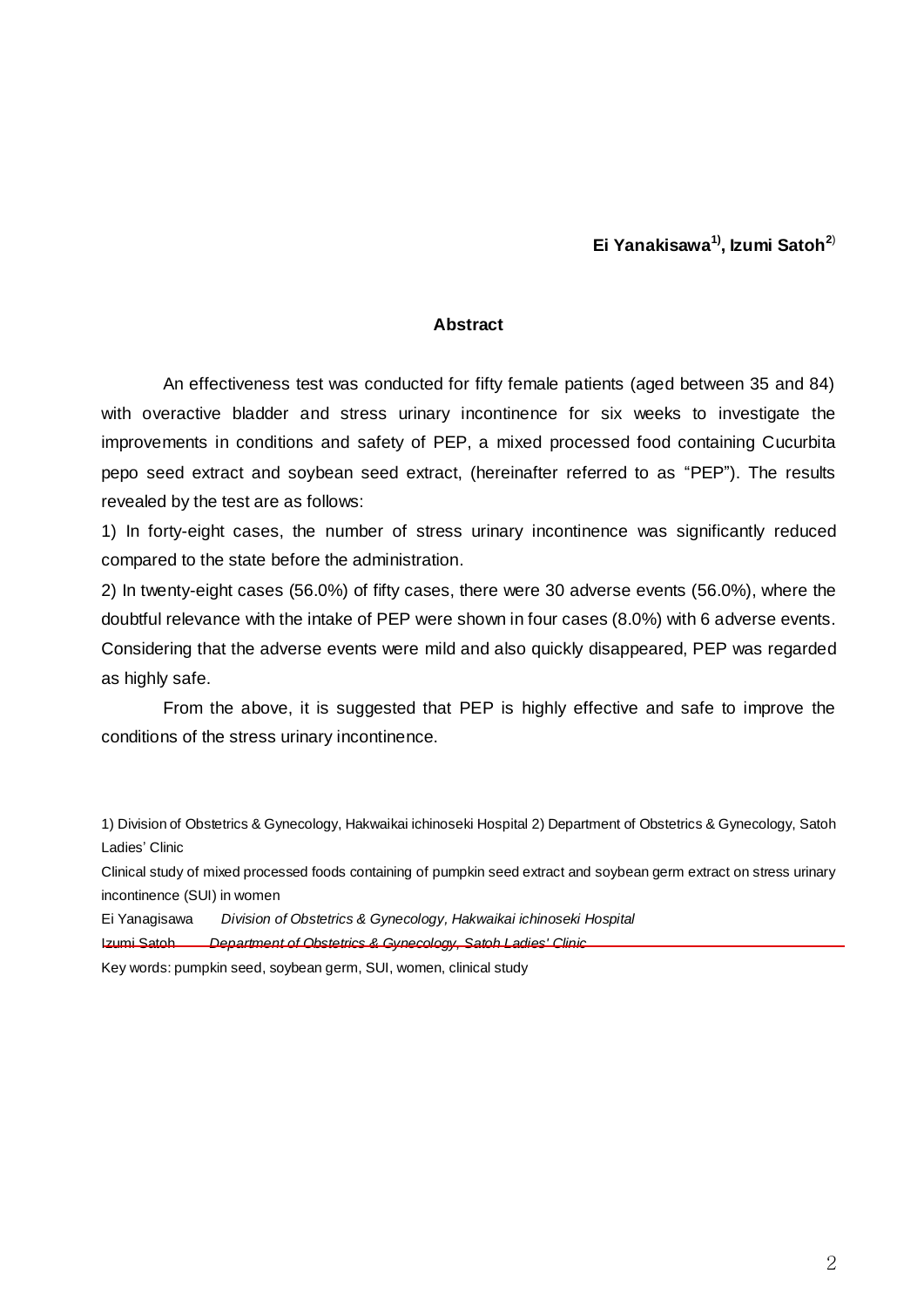#### **Introduction**

Irritable bladder syndrome has been reported to affect 20% to 40% of moderately aged women, where 70% to 80% of those women suffer from stress urinary incontinence<sup>1)</sup>.

The stress incontinence is a urinary disease that includes involuntary loss of urine during physical exertion with increased intra-abdominal pressure due to coughing and sneezing. It is caused by obesity, aging, delivery of births, etc.

The preservation treatments for stress urinary incontinence include pelvic floor stimulation aiming at strengthening and toning weak pelvic floor muscles, via medications such as α- and β-receptor stimulant or estrogen, and electromagnetic stimulation which pulses electromagnetic waves through an electrode to vagina, anus, perineum and so on<sup>2)</sup>. However, most patients give up receiving therapeutic treatments for the syndrome because they take it for granted as a natural process of aging mechanism and thus there are not many patients who actually receive outpatient treatments.

PEP is a triangular tablet sold by Tervis Co., Ltd. and a supplementary food for nutrition which contains Cucurbita pepo seed extract and soybean seed extract. On one hand, Cucurbita pepo seed was approved as an efficacious treatment for irritable bladder syndrome (such as frequent urination, urgent urination, urinary incontinence, and constant urination feeling) and benign prostatic hypertrophy at the early stage in the Guideline of Plant-Derived Medicines made by the German Ministry of Health (released on November 30, 1985), and it was reported to be effective in the treatment for syndromes such as reduced volume of urine, constant feeling of urination, frequent urination at night, which may disturb sound sleep.<sup>3)</sup> On the other hand, soybean seed extract contains phytoestrogen<sup>4)</sup> which is derived from less active ingredient isoflavone, and it is proven to relieve geriatric diseases<sup>5)</sup> such as cardiovascular diseases (arteriosclerosis, hypertension, etc.), involution of urogenital organs (geriatric vaginitis, urinary incontinence, etc.) psychiatric syndromes (headache, insomnia, depression and other menopause disorders), and osteoporosis which is caused due to lack of estrogen.

In Japan so far, it has been reported that the intake of PEP significantly reduces the number of urinations per day as well as per night  $6$ . In this study, PEP will be examined and reviewed to identify any improvement and safety against stress urinary incontinence as one of the methods of evaluating the Effectiveness test of PEP.

## **I. Evaluation Method**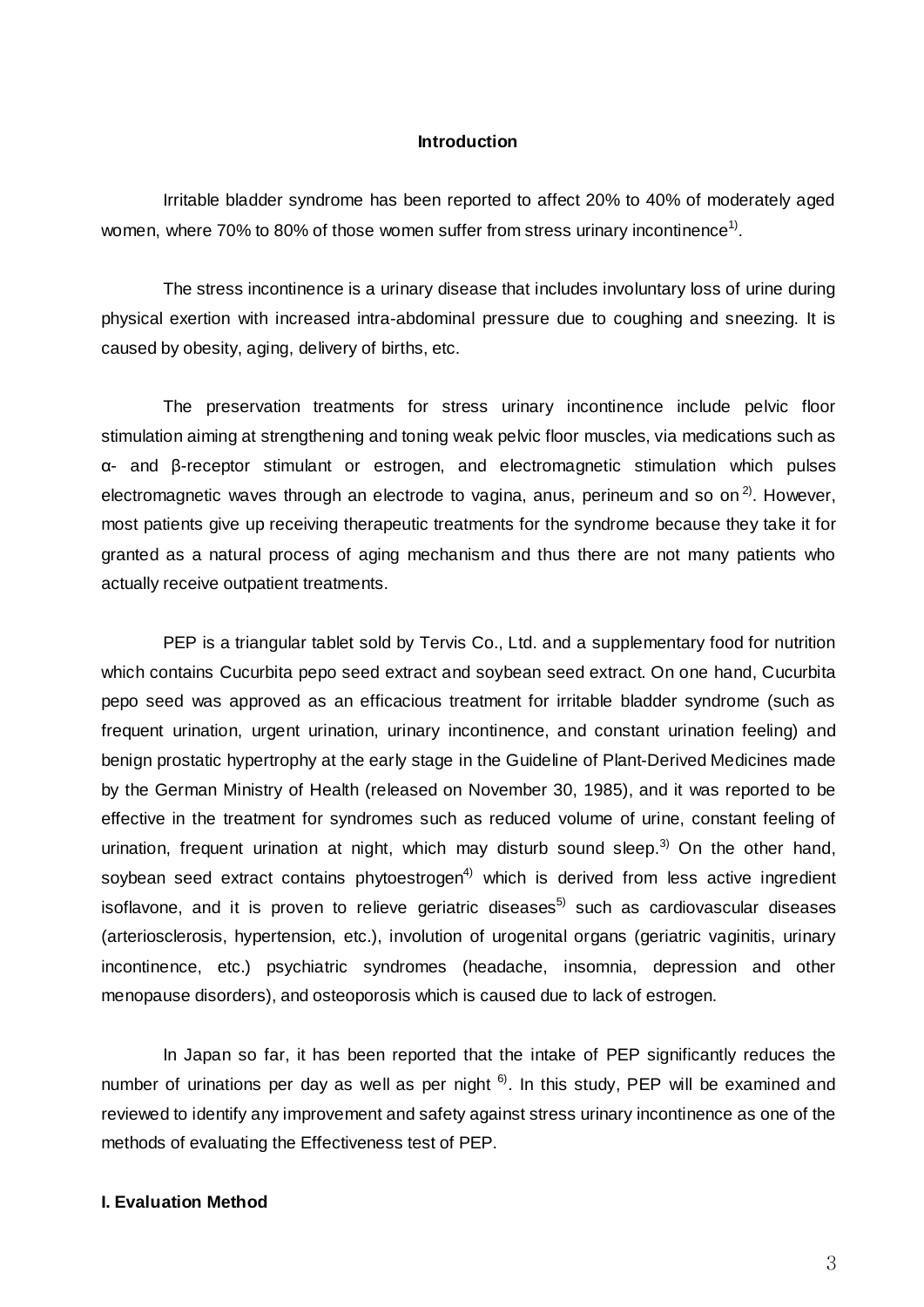#### 1. Subject

We selected female outpatients suffering from stress incontinence, except pregnant women, who had visited Hakwaikai Ichinoseki Hospital in Ichinoseki Iwateken and Satoh Ladies' Clinic in Maebashi Gunmaken from January to May 2003 and explained to them about the test method and PEP prior to their participation in the test and obtained their written consent.

Since it is common to conduct pelvic floor stimulation or other treatments at least for consecutive twelve months until the effect is revealed, we decided to exclude patients who had continuously received non-medication therapies such as pelvic floor exercise or electromagnetic stimulation, and failed to complete 12 weeks from the onset of the test on the date from the acquisition of the consent because it was considered that they would affect the evaluation of effectiveness of PEP. In addition, we excluded those patients who had complication such as serious diseases from heart, liver, stomach and blood, and who had an allergy to soybeans or pumpkins in the aspect of safety as well as patients who had previously received surgical therapies because of stress urinary incontinence, and those a doctor in charge considers inappropriate for other reasons.

#### 2. Ingredients

We used a mixed process food called 'PEP' (manufactured by Tervis Co., Ltd.) that contains Cucurbita Pepo seed extract and soybean seed extract. The extract of Cucurbita Pepo seed (EFLA 940) was prepared by Swiss firm Emil Flaschsmann and the extract of soybean seed (ISOMAX-30) was manufactured by Tokiwa Phytochemical Co., Ltd.

PEP contains 875mg of Cucurbita Pepo seed extract and 167mg of soybean seed extract per 10 tablets (2.5g). It also contains 525mg of Cucurbita Pepo seed extract and 100mg of soybean seed extract per 6 tablets (1.5g).

#### 3. Period of Test and Administration

The duration of the test included one week of observation period (hereinafter referred to as the "Step 1") and six weeks of administration period. The total period to be expected is 7 weeks. The patient took 5 tablets every time and twice (morning and night) per day from the first week to the second week of the administration period (referred to as the "Step 2") and 3 tablets every time and twice per day from the third to the sixth week (referred to as the "Step 3") with plenty of water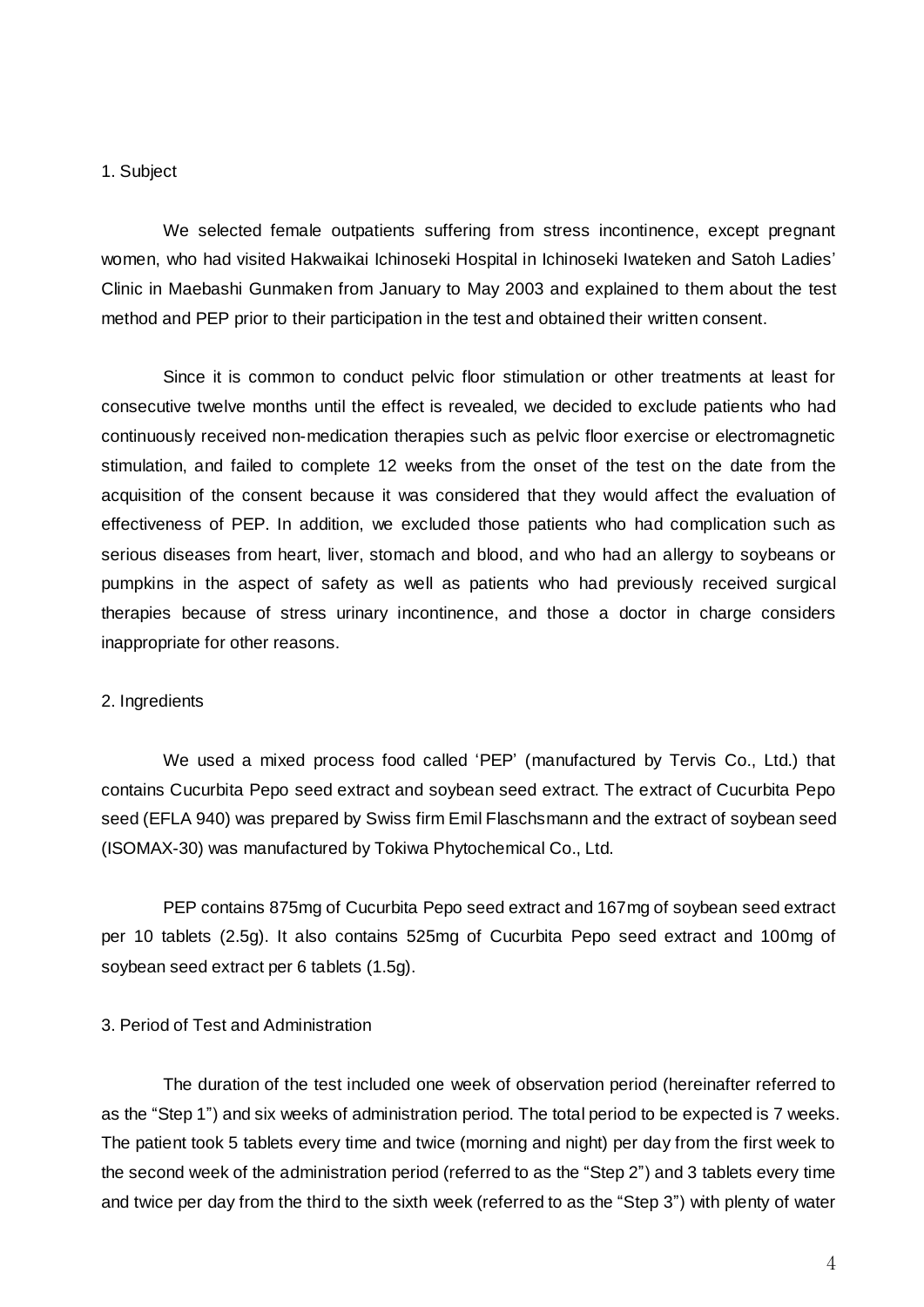or warm water.

4. Combination Prohibited Drugs / Combination Limited Drugs

In principle, estrogen and α- and β-receptor stimulant, which are considered to be effective in the effectiveness evaluation of the test food and are used in the treatment for stress incontinence, are prohibited to be combined with the food. If there is no choice, in principle, but to combine α- and β-receptor inhibitor, anti-cholinergics, anti-anxiety medication, sleeping pill, herb medicine (*Bojungikgitang, Galgeuntang,*and *Dangguijakyaksan*) during the test period without changing medicines, usage and dosage, the combination was allowed for only a very limited period of time.

Table 1: Items to be filled in a daily report by a patient

【Food Administration Time】 day and night

【Number of Urinations per Day】 Number of urinations from rising to sleeping

【Satisfaction】 Satisfaction grade based on urinary incontinence, etc.

1. Satisfied 2. Quite satisfied 3. Quite disappointed 4. Disappointed

【Subjective Symptoms】 Comments by subjects

## 5. Test Items and Test Method

## 1) Subjective Symptoms and Objective Symptoms

During the test period, patients were requested to keep daily record with respect to the items in Table 1 and doctors asked patients detailed questions about their conditions on the date of outset of intake (after the completion of Step 1), two weeks from the date (after the completion of Step 2), and six weeks from the date (after the completion of Step 3) on the basis of the daily report.

#### 2) Improvement

Comprehensively judging from the daily report recorded by patients and the detailed information asked by doctors, we classified the improvement levels into four phases: "remarkably improved", "improved", "unchanged" and "aggravated" after the completion of Step 2 and Step 3.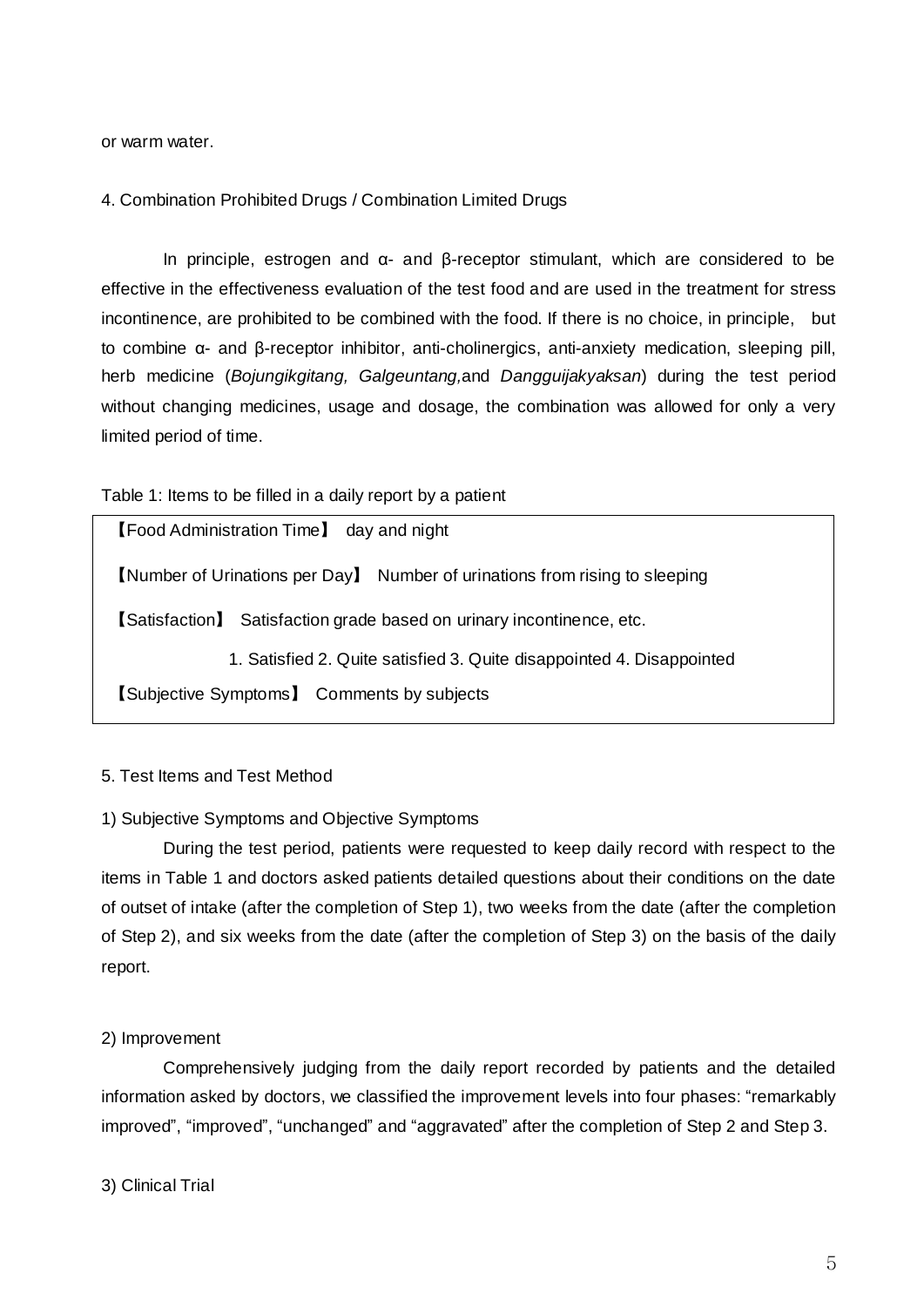We conducted biochemical profile (AST, ALT, ALP, DLH, γ-GTP, BUN, creatinine, TG, T-Cho, HDL and LDL) and urine test (protein, sugar, urobilinogen) at the time of outset of Step 1 and after the completion of Step 2 and Step 3 in the clinical trial.

# 4) Adverse Event

We investigated the adverse events shown in subjective symptoms, objective symptoms and the clinical trial with respect to detailed symptoms (including abnormal changes of clinical test value), time of occurrence, rating (seriousness, critical condition), treatment, disease progress and the relevance with the test food. The adverse events of clinical test values were judged by the doctor in charge with reference to "Standard on Judgment of Abnormality of Clinical Test Value" in Table 2. If the doctor finds any abnormal changes, they were determined as adverse events.

## Table 2: Standard on Judgment of Abnormality of Clinical Test Value

(The proposal of the Japanese Society for Chemotherapy partially applied to the Standard.)

〔AST(GOT), ALT(GPT), ALP, LDH, γ-GTP, BUN, Creatinine, TG, T-Cho, LDL〕

 $\Box$  Within the limit  $\rightarrow$  Off the limit

 If the value exceeds the upper limit by 1.2 times, it is considered as an adverse event.  $\Box$  Off the limit  $\rightarrow$  Off the limit

If the value exceeds the upper limit by 2 times, it is considered as an adverse event.

〔HDL〕

 $\Box$  Within the limit  $\rightarrow$  Off the limit

 If the above value is 0.8 times less than the lowest limit, it is considered as an adverse event.  $\Box$  Off the limit  $\rightarrow$  Off the limit

If the above value is 0.5 times less than the lowest limit, it is considered as an adverse event.

【Urine Test】

- 1. Urine protein: Adverse event in case of having changes of two or more steps in ( $\rightarrow$ ) $\rightarrow$ ( $\rightarrow$ )
- 2. Urine sugar: Adverse event in case of having changes of two or more steps
- 3. Urobilinogen: Adverse event in case of changes of one or more step

## **II. Result**

## 1. Subject

Fifty two patients aged between 35 and 84 agreed to give case reports on the test. There was a case record that a combination of estradiol and testosterone (prohibited from combination)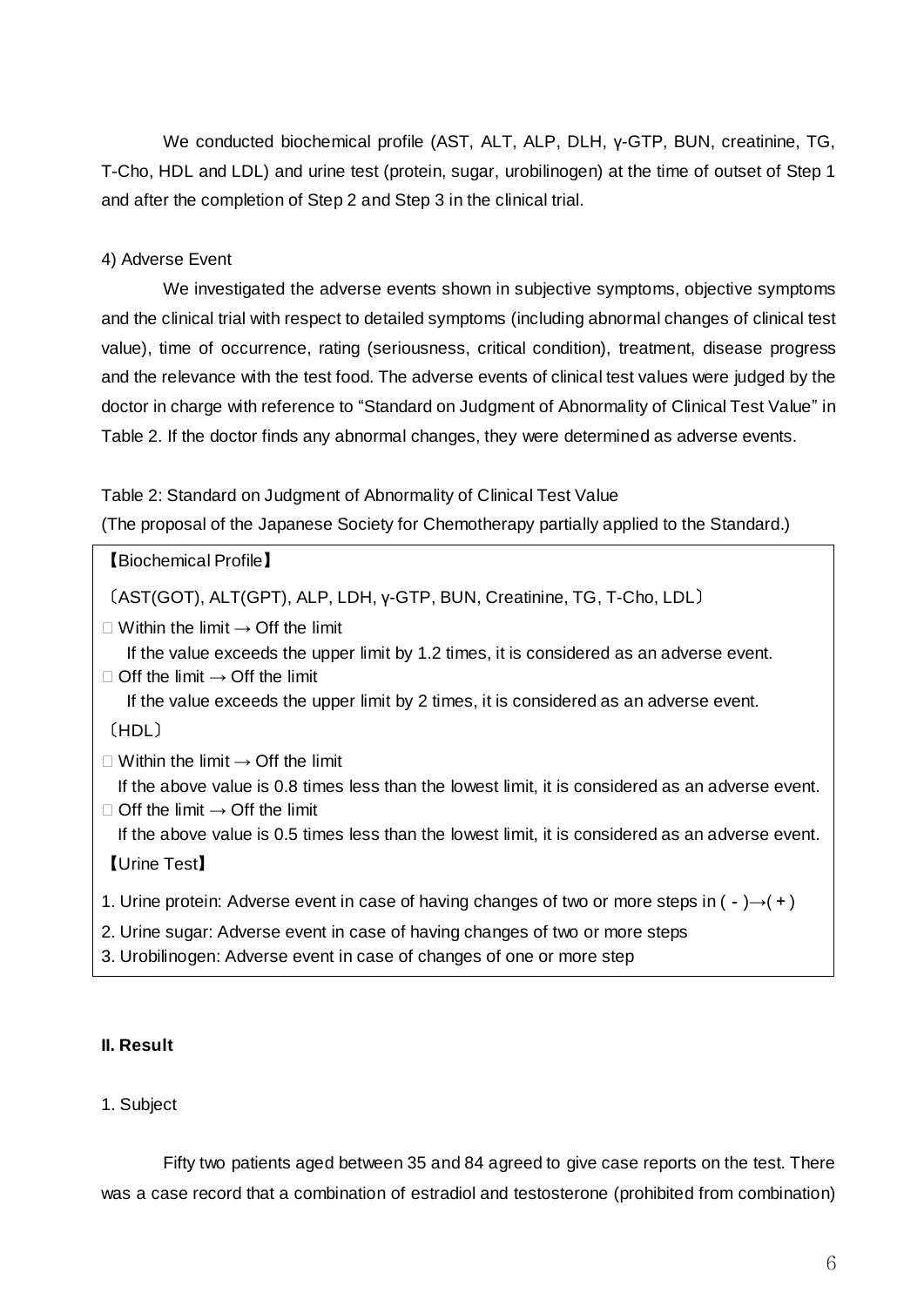was used once a month, but the combination had been administered without a change in usage or dosage for one year and it did not give any effect in the stress incontinence. Therefore, the subject was admitted to participate in the test as being judged that it would give no impact on the evaluation of effectiveness of PEP. In addition, two patients failed to administer PEP because one patient withdrew the consent for the reason that it was impossible to keep daily report and the other patients could not keep daily report due to the worse complication during the observation period. As for one patient, who failed to visit hospital as scheduled due to a flu (one case), we suspended the test because the patient was not able to cooperate in the test. After the completion of the test, it was found that one case breached the criteria for exceptional exclusion.

From the above information, the test cases of effectiveness were set to total of 48 cases and the test cases of safety were set to 50 cases in the medication of PEP. Of total 48 cases, patients with hay fever reached six cases. There were no significant factors in medical history of the other patients. Table 3 showed the background factors of 52 cases. The mean value of their age was 53.5.

|                              | Background Factor (n=52) | Cases (%)    |
|------------------------------|--------------------------|--------------|
|                              | 35□39                    | 3(5.8)       |
|                              | 40□49                    | 18(34.6)     |
| Age                          | 50□59                    | 17(32.7)     |
|                              | 60□69                    | 9(17.3)      |
|                              | Mean<br><b>SD</b>        | 53.5 10.3    |
|                              | 23□29                    | 3(6.5)       |
| Age when stress incontinence | 30□39                    | 8(17.4)      |
| is developed <sup>*</sup>    | 40□49                    | 19(41.3)     |
|                              | 50□59                    | 11(23.9)     |
|                              | 60□69                    | 4(8.7)       |
|                              | <b>SD</b><br>Mean        | 48.0<br>11.0 |
| Allergy to pumpkin           | None                     | 52(100.0)    |
|                              | Yes                      | 0(0)         |
| Surgical treatment           | None                     | 52(100.0)    |
|                              | Yes                      | 0(0)         |
| Complication                 | None                     | 18(34.6)     |
|                              | Yes                      | 34(65.4)     |
| Combined therapy             | None                     | 51(98.1)     |
|                              | Yes                      | 1(1.9)       |

Table 3: Background Factors of Patients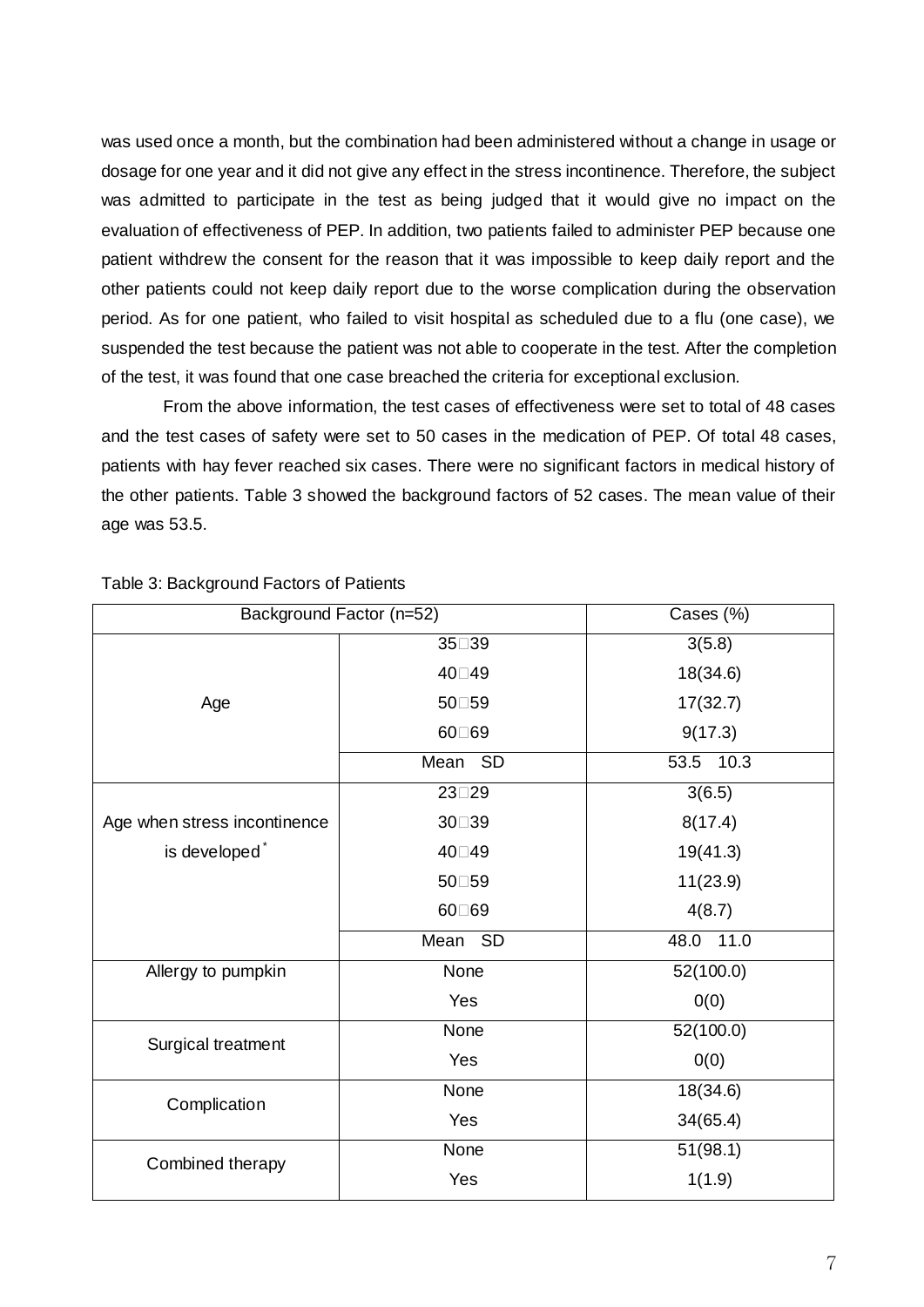| Menopause | None | 22(42.3) |  |
|-----------|------|----------|--|
|           | Yes  | 30(57.7) |  |

## \* 6 Cases were unidentified.

## 2. Test Result

#### 1) Effectiveness

#### $\Box$  Intake rate of test food

The PEP intake rate of patients is shown in Table 4.

| Table 4: Intake Rate of Test Food (n=48) |  |  |  |
|------------------------------------------|--|--|--|
|------------------------------------------|--|--|--|

|                               | Step 2 | Step 3 |
|-------------------------------|--------|--------|
| Total                         | 94.3%  | 95.6%  |
| Hakwaikai ichinoseki Hospital | 94.4%  | 94.7%  |
| Satoh Ladies' Clinic          | 94.1%  | 96.5%  |

 $\Box$  Number of incontinence episodes per day

The transition of the number of incontinence per day in Step 1, Step 2 and Step 3 of 48 cases in the test of effectiveness in Figure 1. After comparing the mean values of the number of incontinence of Step 1 with the average values after intake (Step 2 and Step 3), we conducted a paired sample t-test. As a result, the number of incontinence per day was significantly reduced in Step 3 (p<0.01) (Table 5).

Three cases of six patients with hay fever showed an improvement in the number of urinary incontinence. Two other cases showed the reduction in the number of urinary incontinence in Step 2 but there was no significant change in Step 3. In case of the other case, the number of incontinence reached 2.71 times per day in Step 1, but increased to 6.21 times per day due to the aggravated hay fever during the period when pollen flied in Step 2. The number of incontinence reached 7.57 times per day in Step 3. Even three cases, which did not show any decrease in frequent incontinence, showed the reduction in the amount of urine.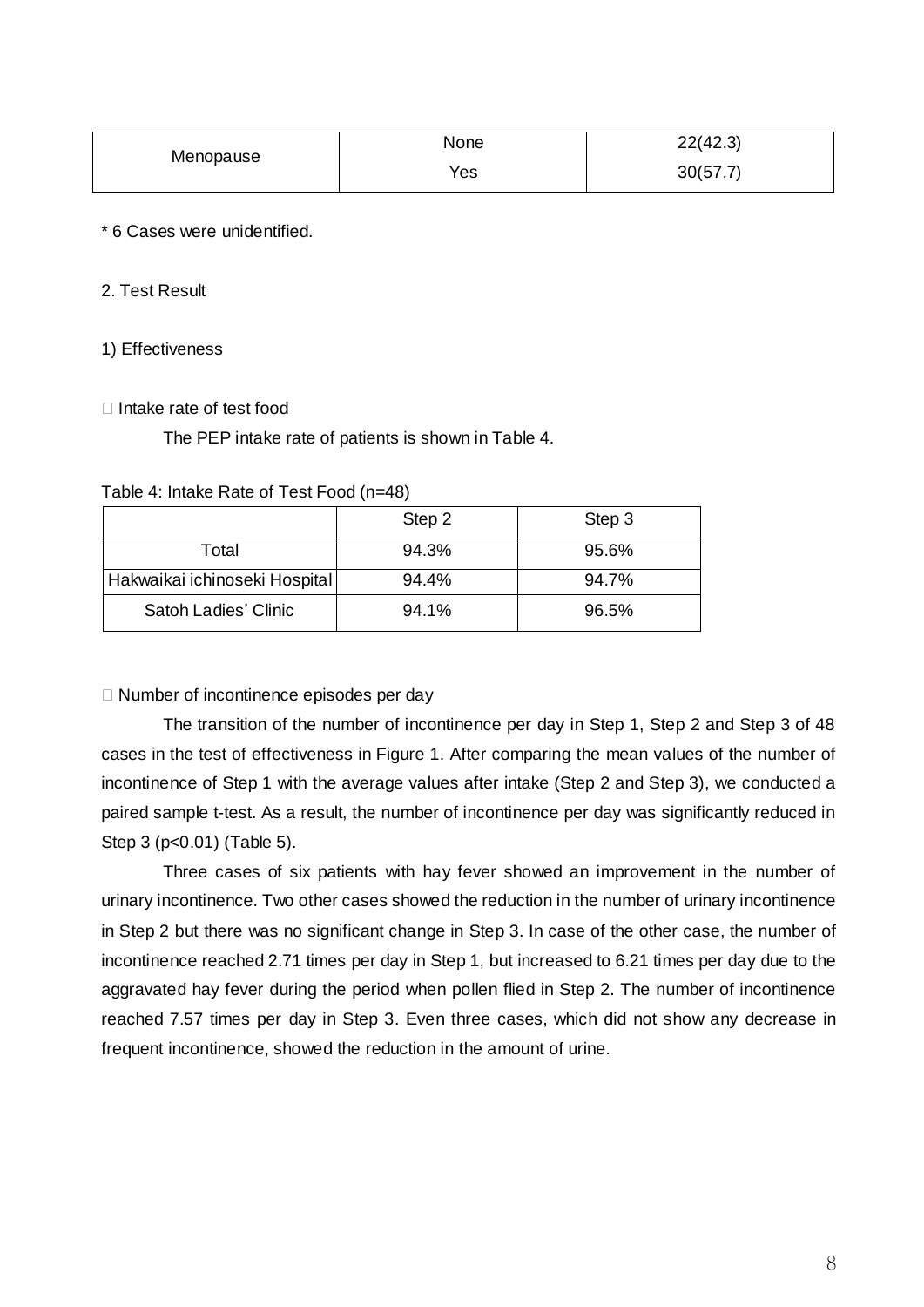# 【Figure 1】



In comparison of the cases in the number of urinary incontinence in Step 1, irrespective of the frequency of incontinence during the observation period, it showed significant reduction after six weeks from the food intake (Figure 2: p<0.01). In particular, the patients who had the large number of incontinence showed the significant reduction.

| Number of urinary incontinence |                 |                            |                             |
|--------------------------------|-----------------|----------------------------|-----------------------------|
| per day (Times/Day)            | Step 1          | Step 2                     | Step 3                      |
| Total                          | 2.08 2.0        | $1.22 \quad 1.3$           | $1.2$ <sup>**</sup><br>0.67 |
| (Max□Min)                      | $(12\square 0)$ | $(6.21 \square 0)$         | $(7.57 \square 0)$          |
| Hakwaikai ichinoseki Hospital  | 1.85 1.6        | $1.03 \quad 1.2^{\degree}$ | $0.45\quad 0.5$ **          |
|                                |                 |                            |                             |
| Satoh Ladies' Clinic           | $2.26$ 2.4      | 1.4<br>1.41                | $1.6^{\circ}$<br>0.90       |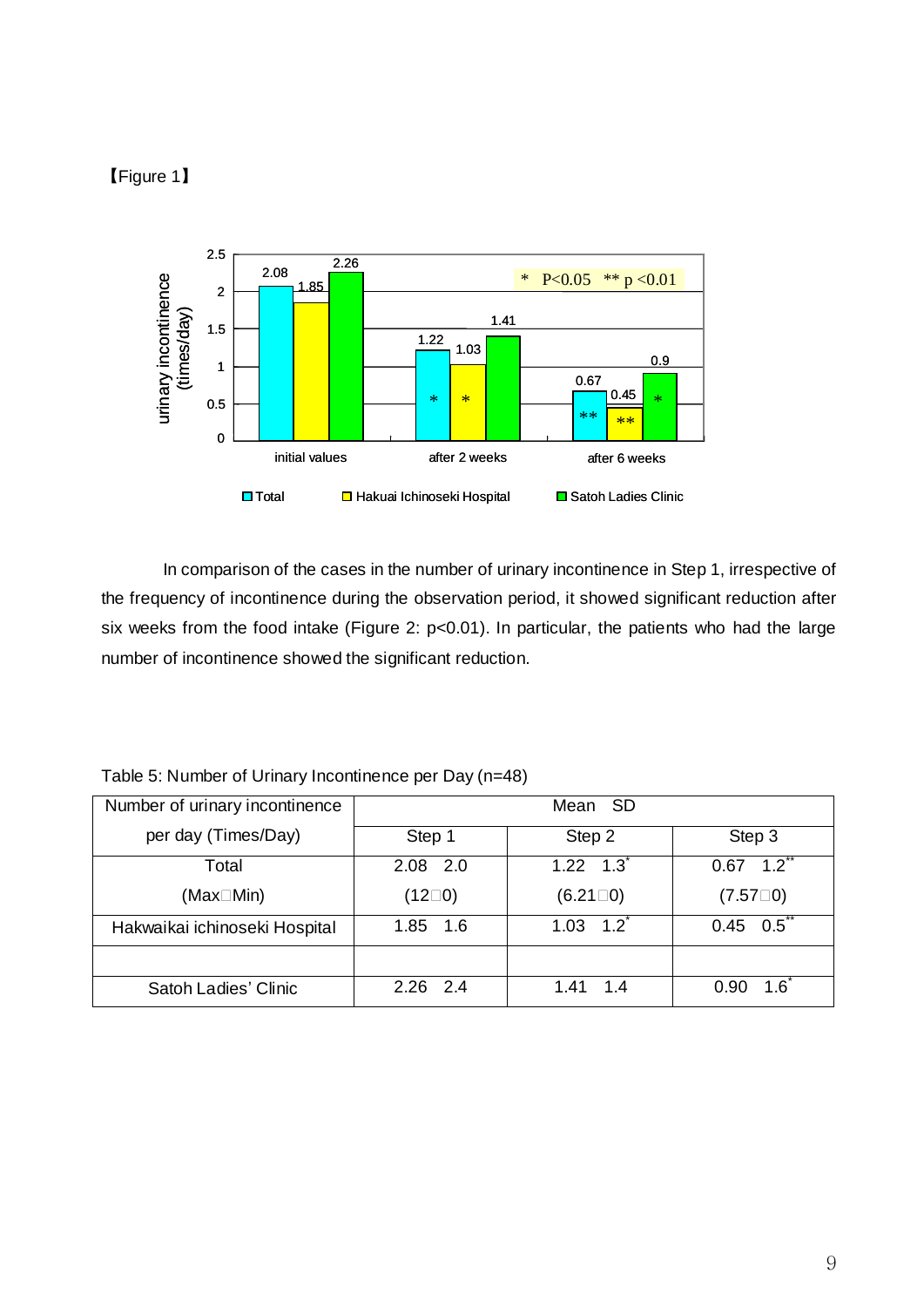## 【Figure 2】



#### ① Improvement

Figure 3 showed overall improvement as judged comprehensively by doctors in the subjective symptoms from 48 patients in the Effectiveness test. Both of the medical institutions showed similarly significant results as follows: "remarkably improved" cases reached five (10.4%) and "improved" cases were 42 patients (87.5%) in Step 2 and "remarkably improved" cases reached 13 patients (27.1%) and "improved" cases were 42 patients (87.5%) in Step 3.

Of the cases which were shown "unchanged" or "aggravated" in the improvement, most patients showed an increase in frequent urinary incontinence by coughing or sneezing due to diseases such as aggravated hay fever as complication or flu. Yet we confirmed the reduction of the amount of urine from the daily reports of most patients and the number of incontinence was reduced when the patients recovered from hay fever or a flu.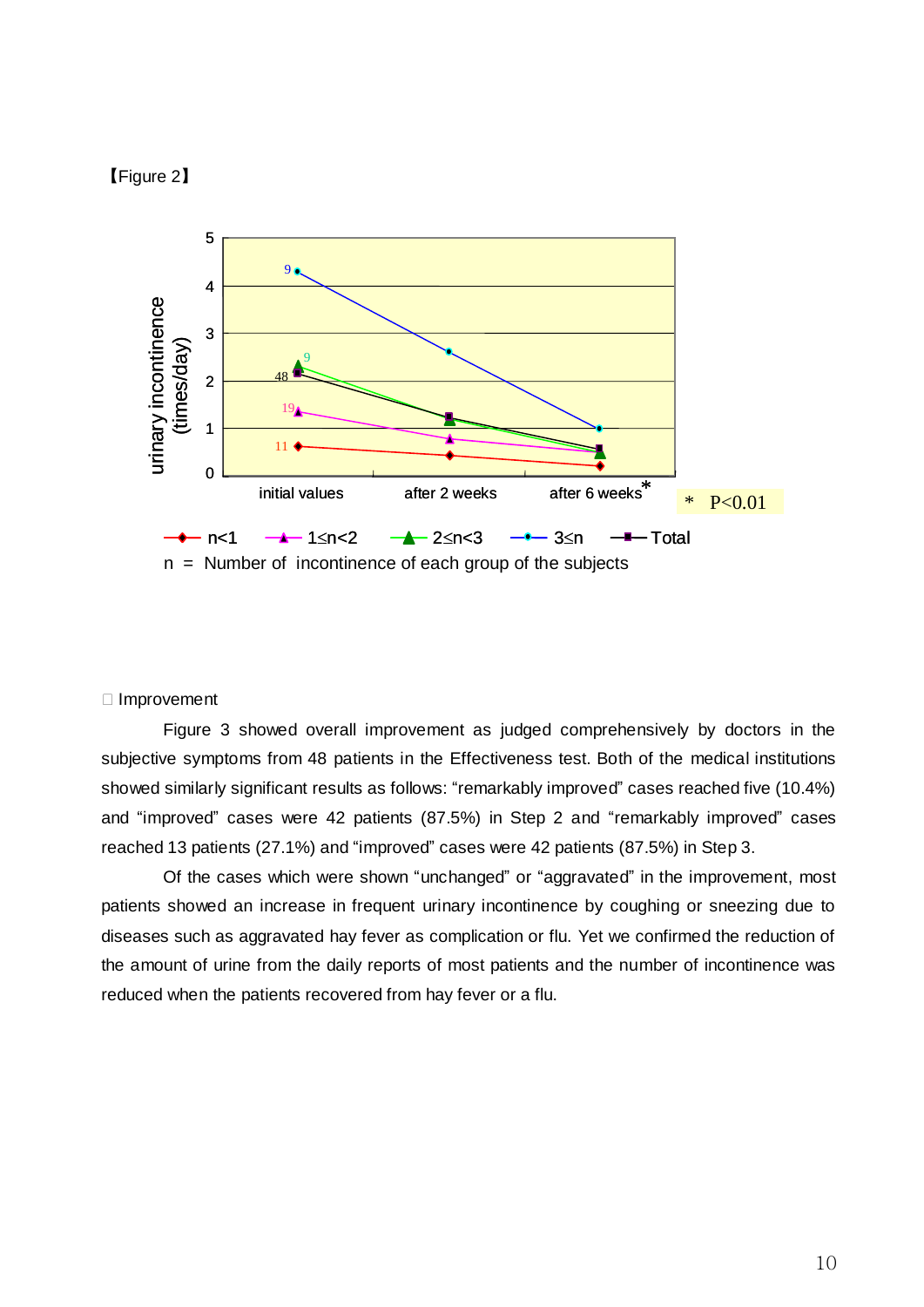# 【Figure 3】



# 2) Safety

① Clinical test value

Table 6 showed the transition of clinical test values. There was no transition of 50 cases in the safety test which might trigger problems in a clinical trial.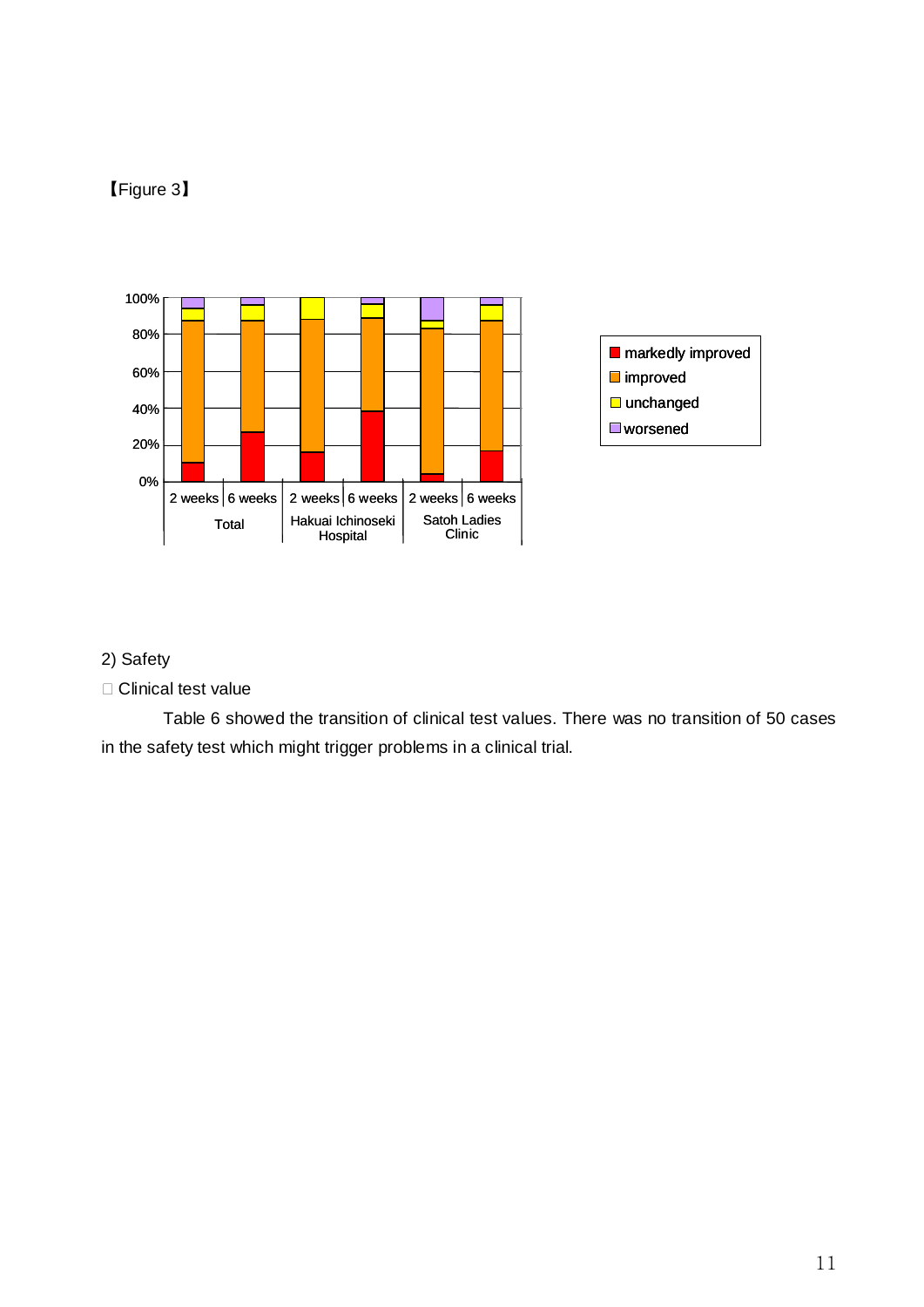| <b>Test Item</b>    |                                                        | Unit  |                                                                              | <b>Test Period</b>                   |                                                                       |                                                                           |  |
|---------------------|--------------------------------------------------------|-------|------------------------------------------------------------------------------|--------------------------------------|-----------------------------------------------------------------------|---------------------------------------------------------------------------|--|
|                     |                                                        |       |                                                                              | Outset of<br>Observation             | 2 weeks after<br>food intake                                          | 6 weeks after<br>food intake                                              |  |
|                     | <b>AST</b>                                             | IUI/L | <b>SD</b><br>22.0 6.6<br>Mean<br>(Max <sub>IMin</sub> )<br>$(49 \square 12)$ |                                      | 23.0 7.6<br>$(48 \square 13)$                                         | 21.6 6.2<br>$(43 \square 12)$                                             |  |
|                     | <b>ALT</b>                                             | IU/L  | Mean SD<br>(Max <sub>IMin</sub> )                                            | 21.9 14.7<br>$(96\square 6)$         | 14.6<br>22.1<br>$(87\square 6)$                                       | 11.8<br>20.0<br>$(67 \square 6)$                                          |  |
|                     | <b>ALP</b>                                             | IU/L  | Mean SD<br>(Max <sub>IMin</sub> )                                            | 220.8 69.1<br>$(402 \square 118)$    | 221.7 72.4<br>$(457 \square 123)$                                     | 215.8<br>68.7<br>$(406 \square 107)$                                      |  |
|                     | LDH                                                    | IU/L  | Mean SD<br>(Max <sub>IMin</sub> )                                            | 27.6<br>185.9<br>$(243 \square 128)$ | 189.4 29.2<br>$(252 \square 125)$                                     | 190.0 31.3<br>$(267 \square 129)$                                         |  |
|                     | $Y$ -GTP                                               | IU/L  | <b>SD</b><br>Mean<br>(Max <sub>IMin</sub> )                                  | 21.0 9.6<br>$(49\square 8)$          | 20.6<br>10.8<br>$(62\square 8)$                                       | 20.4 12.5<br>$(71\Box 8)$                                                 |  |
| Biochemical Profile | <b>BUN</b>                                             | mg/dL | Mean SD<br>(Max□Min)                                                         | 14.0 3.6<br>$(22.1 \square 7.3)$     | 13.2 2.7<br>$(19.0 \square 7.0)$                                      | 13.6 3.0<br>$(21.7 \square 7.0)$                                          |  |
|                     | Creatinine                                             | mg/dL | Mean SD<br>(Max□Min)                                                         | $0.62$ 0.12<br>$(0.9 \square 0.4)$   | $0.61$ $0.11$<br>$(0.8 \square 0.4)$                                  | $0.57$ 0.10<br>$(0.8 \square 0.4)$                                        |  |
|                     | <b>TG</b>                                              | mg/dL | Mean SD<br>(Max <sub>IMin</sub> )                                            | 149.4 110.5<br>$(613 \square 42)$    | 134.3 94.3<br>$(550 \square 38)$                                      | 122.6 73.4<br>$(358 \square 42)$                                          |  |
|                     | T-Cho                                                  | mg/dL | Mean SD<br>(Max <sub>IMin</sub> )                                            | 209.8 34.1<br>$(315 \square 134)$    | 205.1 31.1<br>$(321 \square 135)$                                     | 207.7 34.1<br>$(355 \square 146)$                                         |  |
|                     | <b>HDL</b>                                             | mg/dL | <b>SD</b><br>Mean<br>(Max <sub>IMin</sub> )                                  | 60.7 15.6<br>$(110 \square 34)$      | 60.8<br>15.5<br>$(112 \square 34)$                                    | 62.9<br>15.5<br>$(107 \square 39)$                                        |  |
|                     | <b>LDL</b><br>mg/dL                                    |       | <b>SD</b><br>Mean<br>(Max <sub>IMin</sub> )                                  | 121.3 29.8<br>$(203 \square 66)$     | 116.6 27.4<br>$(215 \square 63)$                                      | 119.8 28.7<br>$(246 \square 59)$                                          |  |
|                     | Urine<br>Protein<br><b>Urine Sugar</b><br>Urobilinogen |       | + +<br>+                                                                     | 1<br>1<br>6<br>42                    | 0<br>$\boldsymbol{2}$<br>8<br>40                                      | $\mathbf 0$<br>$\ensuremath{\mathsf{3}}$<br>$\overline{\mathbf{4}}$<br>42 |  |
| Urine Test          |                                                        |       | + + + +<br>+ +<br>+<br>$\ddot{}$                                             | 0<br>0<br>1<br>1<br>47               | 0<br>$\overline{\mathbf{c}}$<br>$\mathbf 0$<br>1<br>$\mathbf 0$<br>47 | 1<br>$\mathbf 0$<br>1<br>1<br>$\overline{0}$<br>46                        |  |
|                     |                                                        |       | $\pmb{+}$                                                                    | $\overline{0}$<br>50<br>0            | $\overline{0}$<br>50<br>0                                             | $\mathbf 1$<br>48<br>0                                                    |  |

Table 6: Transition of Clinical Test Value (n=50)

# ① Adverse Event

Table 7 describes the adverse events of clinical test and Table 8 shows the adverse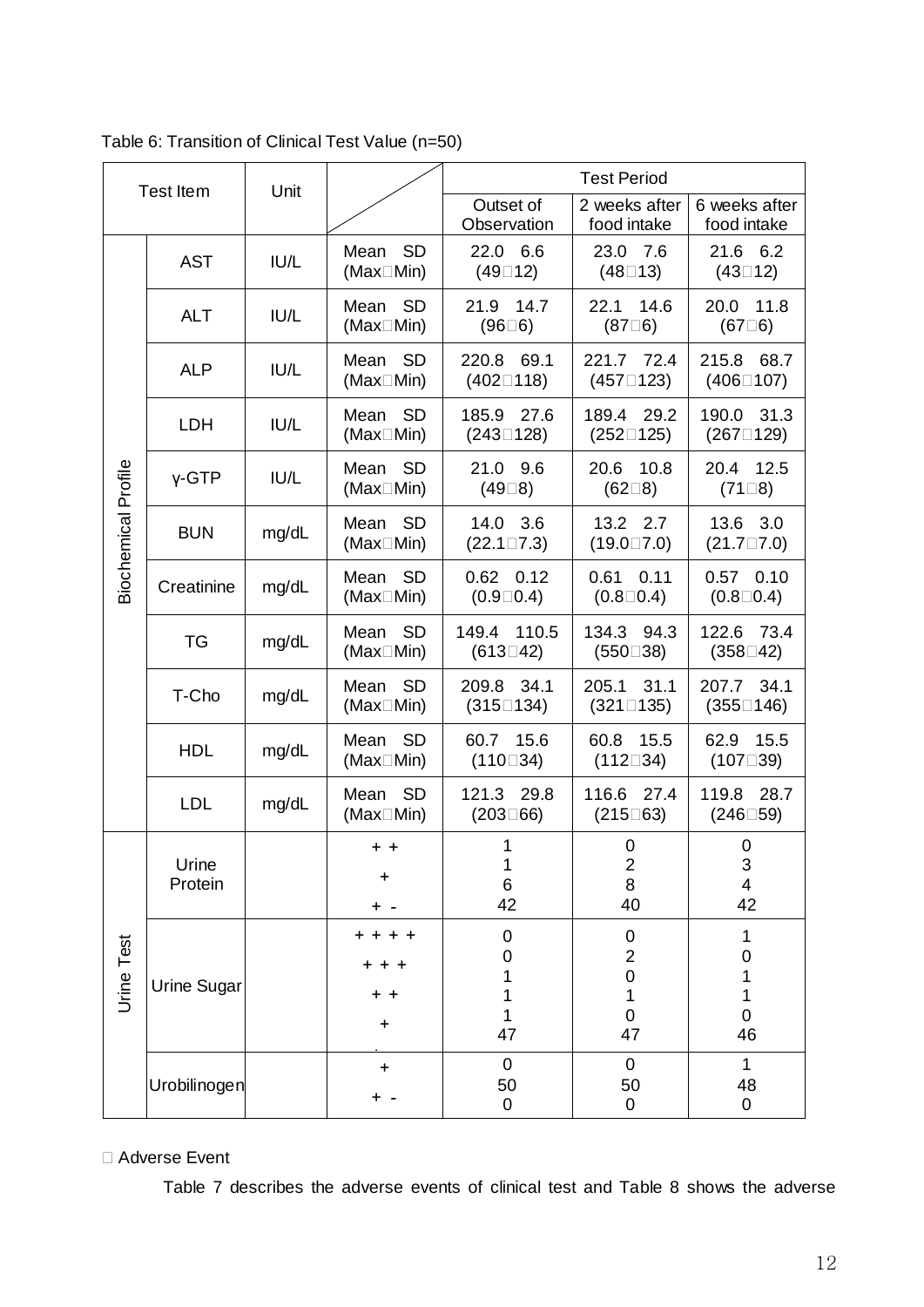events shown in subjective and objective symptoms. There were 39 adverse events from 28 cases (8.0%) from total of 50 cases, of which 6 events (8.0%) from four cases were related to the relevance of PEP. Conducting urine sugar  $(++ \Box +++)$  tracking survey of Patient No. A-27, we found that the sugar was recovered to the limit value. It was considered that the patient would possibly have the disease of sugar metabolism but we could not find the cause from this test alone. In addition, the urine protein  $(+)$  of patient No. B-21 had no problem in the test for stomach function and in a clinical trial. Accordingly, it was judged that the tracking survey is not required. Since we could not specify the relevance with PEP in all causes of the two cases through this test, the relevance was judged as "possible".

When the tracking survey of TG level of patient No. A-18 (358 mg/dl) was conducted, the level was detected at 231 mg/dl. The changed level of TG was thought to be influenced by meals because the TG level is sharply influenced by food and also the range of fluctuation was wide. Provided that the blood-gathering was conducted with the same condition as usual, we could not find the cause of the high level of TG and this made us judge "possible factor".

Since we could specify the causes with respect to the adverse events of clinical test irrelevant to PEP, the tracking survey was judged to be unnecessary.

The uneasiness of the stomach which occurred three times two days after the intake of Patient No. B-6 had been frequently shown when the patient had overeaten. The symptom did not occur in Step 3. Since the patient had no good stomach, it was appropriate to make the patient administer PEP three pills each time. We could not deny the possibility that the uneasiness was caused by the administration of five pills each time but it was judged as "possible" because we could not find the relevance with PEP through the test. Besides, the relevance with the test food was denied in 30 adverse events of 22 cases (44.0%).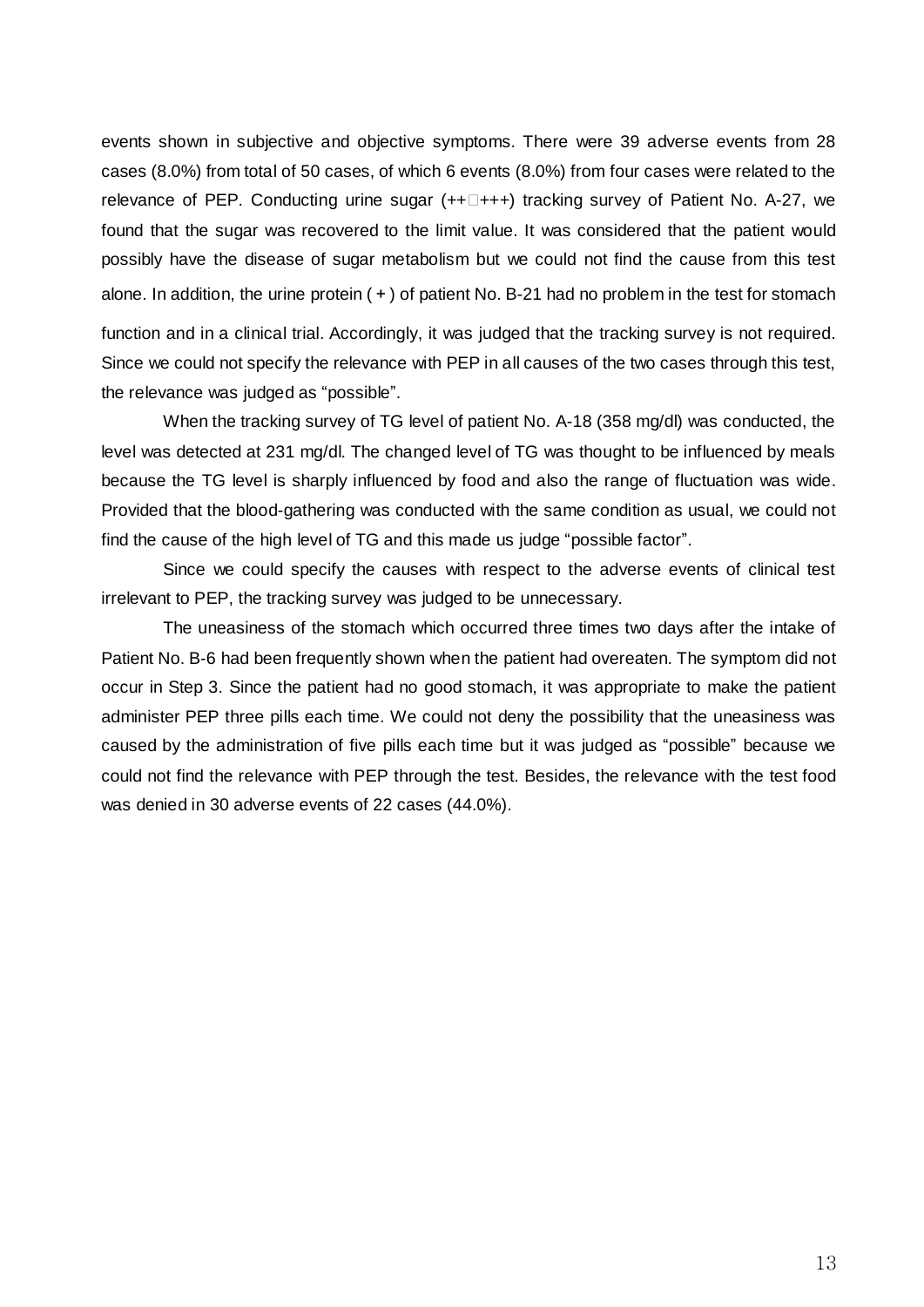| No. of           |    |            | Limit   |                 | <b>Test Value</b>                              |                         |                |          |        |               |
|------------------|----|------------|---------|-----------------|------------------------------------------------|-------------------------|----------------|----------|--------|---------------|
| Patient Age<br>S |    | Test Item  | Value   |                 |                                                | <b>Before</b><br>intake | 2 weeks        | 6 weeks  | Remark | Relevanc<br>e |
| $A-3$            | 59 | Urine      |         | $+ -$           | $+ + +$                                        | $+++$                   | Unnecessary to | None     |        |               |
|                  |    | Sugar      |         |                 |                                                | Moderate   Moderate     | track          |          |        |               |
| $A-6$            | 69 | <b>LDH</b> | 106□211 | 208             | $222^{\degree}$                                | 267                     | Unnecessary to | None     |        |               |
|                  |    | (IU/L)     |         |                 | Mild                                           | Mild                    | track          |          |        |               |
|                  |    |            |         |                 |                                                |                         | 231            |          |        |               |
| $A-18$           | 40 | TG         | 50□150  | $186^{\degree}$ | 150                                            | $358^{\degree}$         | Tracking       | Possible |        |               |
|                  |    | (mg/dL)    |         |                 |                                                | Mild                    | (14 days after |          |        |               |
|                  |    |            |         |                 |                                                |                         | intake)        |          |        |               |
|                  |    |            |         |                 |                                                |                         |                |          |        |               |
| $A-27$           | 53 | Urine      |         | $\pm$ $^{*}$    | $\qquad \qquad +\! +\! \Box\! +\! +\! \dot{+}$ | $++$                    | Tracking       | Possible |        |               |
|                  |    | Sugar      |         |                 | Mild                                           | Mild                    | (10 days after |          |        |               |
|                  |    |            |         |                 |                                                |                         | intake)        |          |        |               |
| $B-7$            | 61 | <b>TG</b>  | 30□149  | 114             | $188^{\degree}$                                | 79                      | Unnecessary to | None     |        |               |
|                  |    | (mg/dL)    |         |                 | Mild                                           |                         | track          |          |        |               |
| $B-21$           | 81 | Urine      |         |                 | $+$ *                                          | $+$ *                   | Unnecessary to | Possible |        |               |
|                  |    | Protein    |         |                 |                                                |                         | track          |          |        |               |

Table 7: Adverse Events in Clinical Trial

\*: Deviation of limit value

Table 8: Adverse Event in Subjective/Objective Symptoms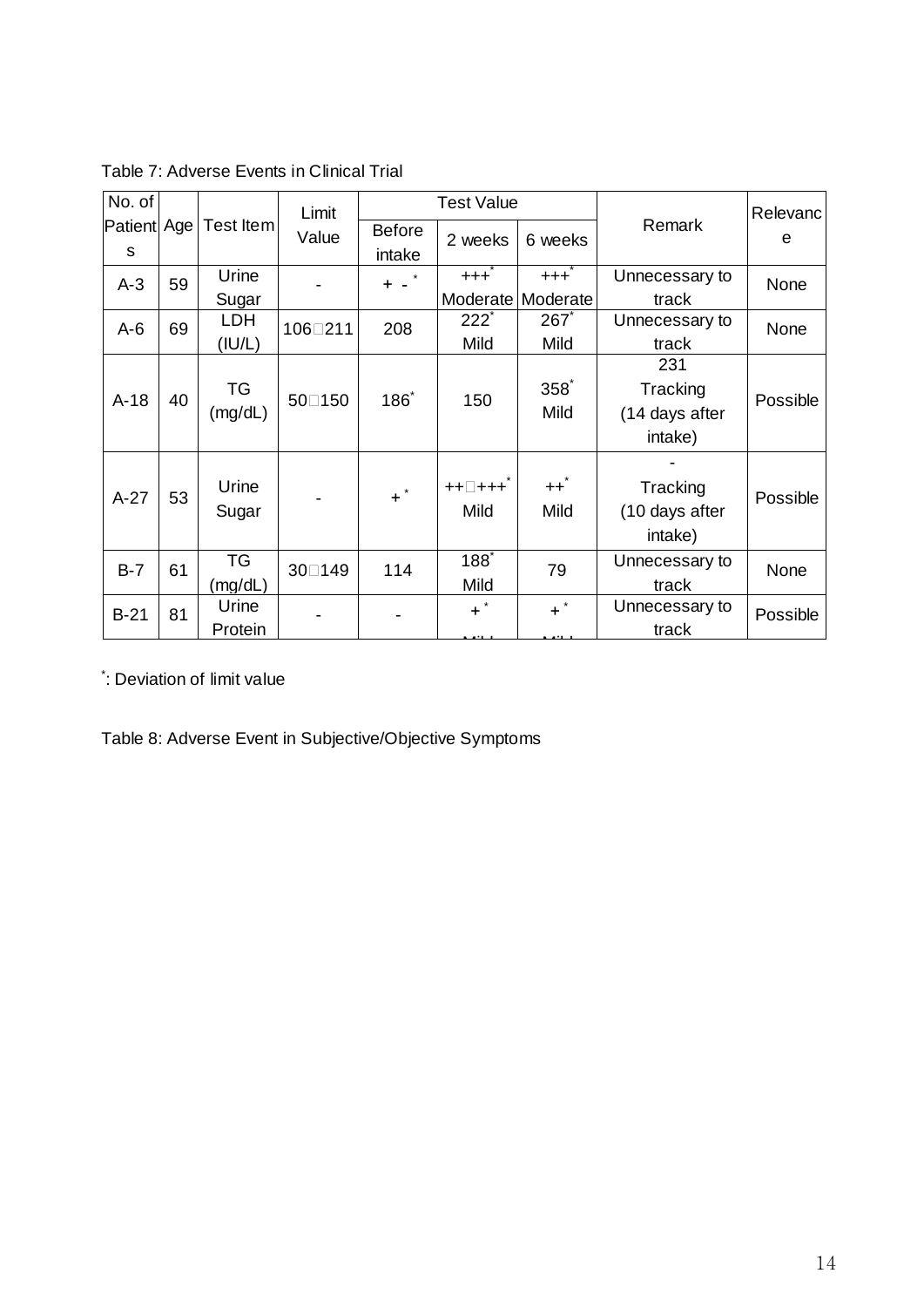| No. of<br>Patient | Age | Symptom                      | Occurrence                         | Seriousn<br>ess     | Treatment                            | Disease Progress                                        | Relevand<br>е |
|-------------------|-----|------------------------------|------------------------------------|---------------------|--------------------------------------|---------------------------------------------------------|---------------|
| $A-1$             | 52  | Flu                          | 8 <sup>th</sup> day from<br>intake | Mild                | Antibiotics                          | Disappeared after<br>3 days                             | None          |
| $A-2$             | 36  | Flu                          | $9th$ day                          | Mild                | Cold<br>medicine                     | Disappeared after<br>6 days                             | None          |
| $A - 4$           | 54  | Thigh rash<br>Constipation   | $9th$ day /<br>$10^{th}$ day       | <b>Mild</b><br>Mild | Non<br>treatment<br>Non<br>treatment | Pleasant after<br>intake<br>Disappeared after<br>2 days | None<br>None  |
| $A-9$             | 84  | Flu                          | $18th$ day                         | Mild                | Cold<br>medicine                     | Disappeared after<br>3 days                             | None          |
| $A-16$            | 59  | Abdominal<br>disease         | $15th$ day                         | <b>Mild</b>         | Non<br>treatment                     | Disappeared after<br>one day                            | None          |
| $A-20$            | 52  | Face/leg<br>trauma           | $22nd$ day                         | Mild                | Antibiotics                          | Pleasant after<br>intake                                | None          |
| $A-21$            | 42  | Flu                          | $10th$ day                         | Mild                | Antibiotics                          | Disappeared after<br>30 days                            | None          |
| $A-22$            | 46  | Toothache                    | $15th$ day                         | Mild                | Sedative/<br>Antipyretics            | Disappeared after<br>2 days                             | None          |
| $A-24$            | 46  | Sore throat                  | $11th$ day                         | Mild                | Antibiotics                          | Disappeared after<br>2 days                             | None          |
| $A-25$            | 45  | Flu                          | $13th$ day                         | Mild                | Cold<br>medicine                     | Disappeared after<br>3 days                             | None          |
|                   |     | Insomnia                     | $20th$ day                         | <b>Mild</b>         | Hypnotics                            | Disappeared on<br>the day                               | None          |
| $A-27$            | 53  | Sour stomach                 | $6th$ day                          | Mild                | Digestive                            | Disappeared after<br>2 days                             | None          |
| $A-28$            | 49  | Flu                          | 31 <sup>st</sup> day               | Mild                | Cold<br>medicine                     | Disappeared the<br>next day                             | None          |
|                   |     | Diarrhea                     | $2^{nd}$ day                       | Mild                | Non<br>treatment                     | Disappeared on<br>the day                               | None          |
| $B-3$             | 57  | Diarrhea                     | $12^{th}$ day                      | Mild                | <b>Non</b><br>treatment              | Disappeared on<br>the day                               | None          |
|                   |     | Stomach<br><b>Uneasiness</b> | $2nd$ day                          | Mild                | Digestive                            | Disappeared on<br>the day                               | Possible      |
| $B-6$             | 55  | Stomach<br><b>Uneasiness</b> | $6th$ day                          | Mild s              | Digestive                            | Disappeared on<br>the day                               | Possible      |
|                   |     | Stomach<br>Uneasiness        | $14th$ day                         | Mild                | Digestive                            | Disappeared on<br>the day                               | Possible      |
| $B-7$             | 61  | Flu                          | $18th$ day                         | Mild                | Cold<br>medicine                     | Disappeared after<br>3 days                             | None          |
|                   |     |                              |                                    |                     | Medicine for                         |                                                         |               |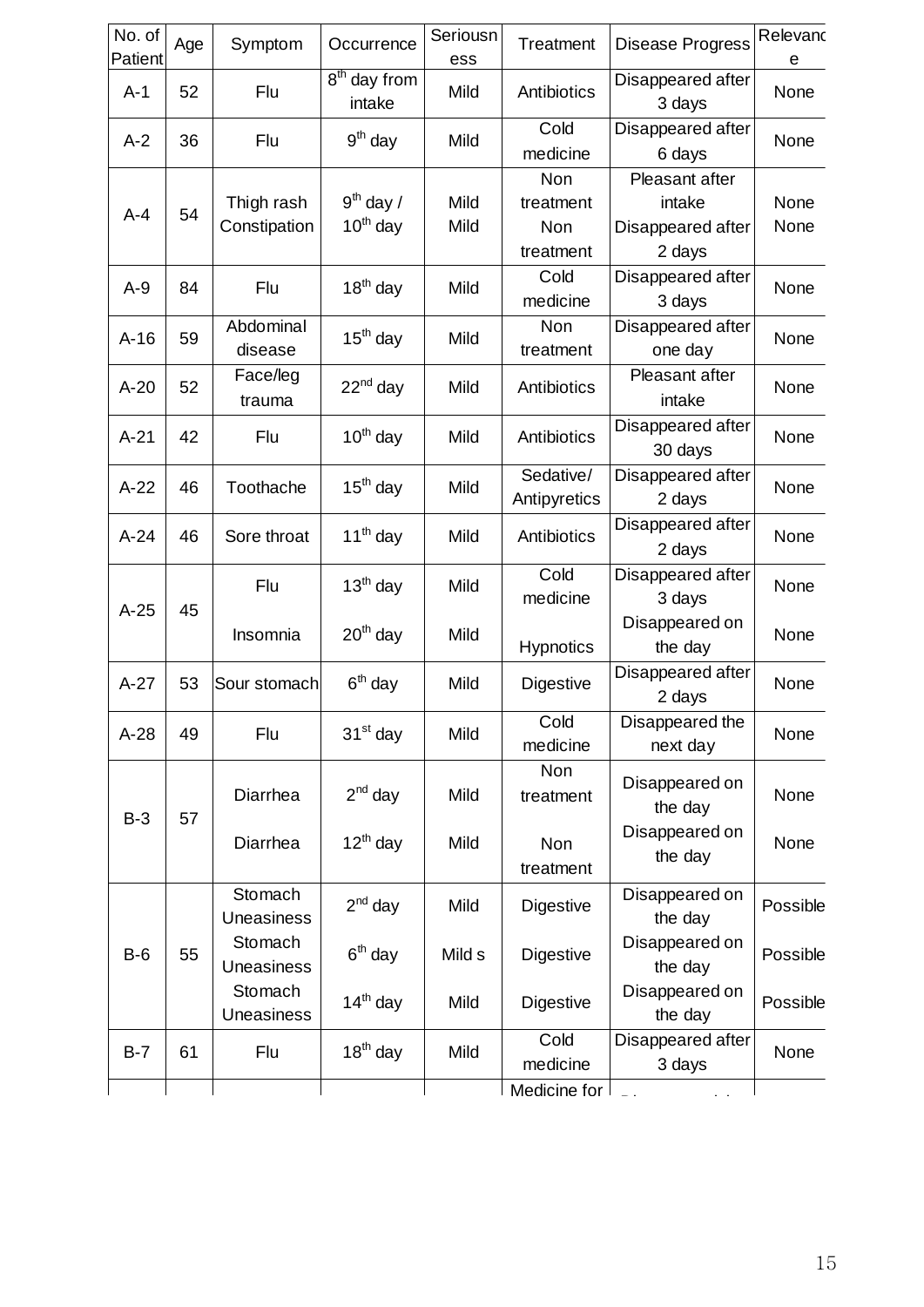#### **III. Conclusion**

This test revealed that the mixed processed food (PEP) containing Cucurbita pepo seed and soybean seed extract significantly reduces the number of incontinence nearly 6 weeks after its intake and improves the conditions of the disease overall. In addition, the patients showed the high improvement up to 87.5 percent (42 cases/48 cases) after the completion of the intake in consideration with the level 'improved" or better conditions. In comparison of effectiveness by the frequency of incontinence before the intake of PEP, PEP significantly improved all the incontinence and showed excellent efficacy even in cases with comparatively serious incontinence.

Despite the sharp decrease in quality of life of patients with urinary incontinence, few patients are still treated by doctors because the disease is rarely considered as a condition which may give them a life-threatening danger and even patients may not perceive that urinary incontinence is a disease indeed. Some drugs such as α- and β-receptor stimulant or estrogen are used to treat stress incontinence but it is necessary to make precautions on side effects and possible complications, combinatory medications. It is true that pelvic floor stimulation exercise is usually used to treat mild stress incontinence. To obtain satisfactory results and effects, patients, however, the therapy should be conducted several times per day on a regular basis for a period of from two to three months.

Notwithstanding the short period of test which lasted for six weeks, we found that PEP intake with two pills per day significantly reduced the number of incontinence. Furthermore, considering that there were cases that showed the significant reduction in the amount of incontinence a day without the improvement in the number of incontinence, we believe that PEP will largely contribute on the improved quality of life of patients.

Twenty-eight out of fifty cases showed 39 adverse events (Tables 7 and 8) but they did not bring significant change in the transition of clinical test values. Patient No. B-6 expressed uneasiness of the stomach as subjective symptom which occurred two days after the intake of PEP and had been frequently experienced when the patient had overeaten. However, we could not find any relevance with PEP from this test alone and we thus judged it would be possible that they may be relevant. Through the test, we failed to ascertain the cause of urine sugar  $(++ \Box ++)$ and urine protein (+), the relevance of which is unclear with PEP. With respect of other adverse events, the relevance with PEP was denied. The Guideline of Plant-Derived Medicines made by the German Ministry of Health did not disclose any incompatibilities, adverse effects or any interactions with any other drugs thus showing the superior safety of PEP.

In conclusion, the supplementary food (PEP) containing Cucurbita pepo seed and

16